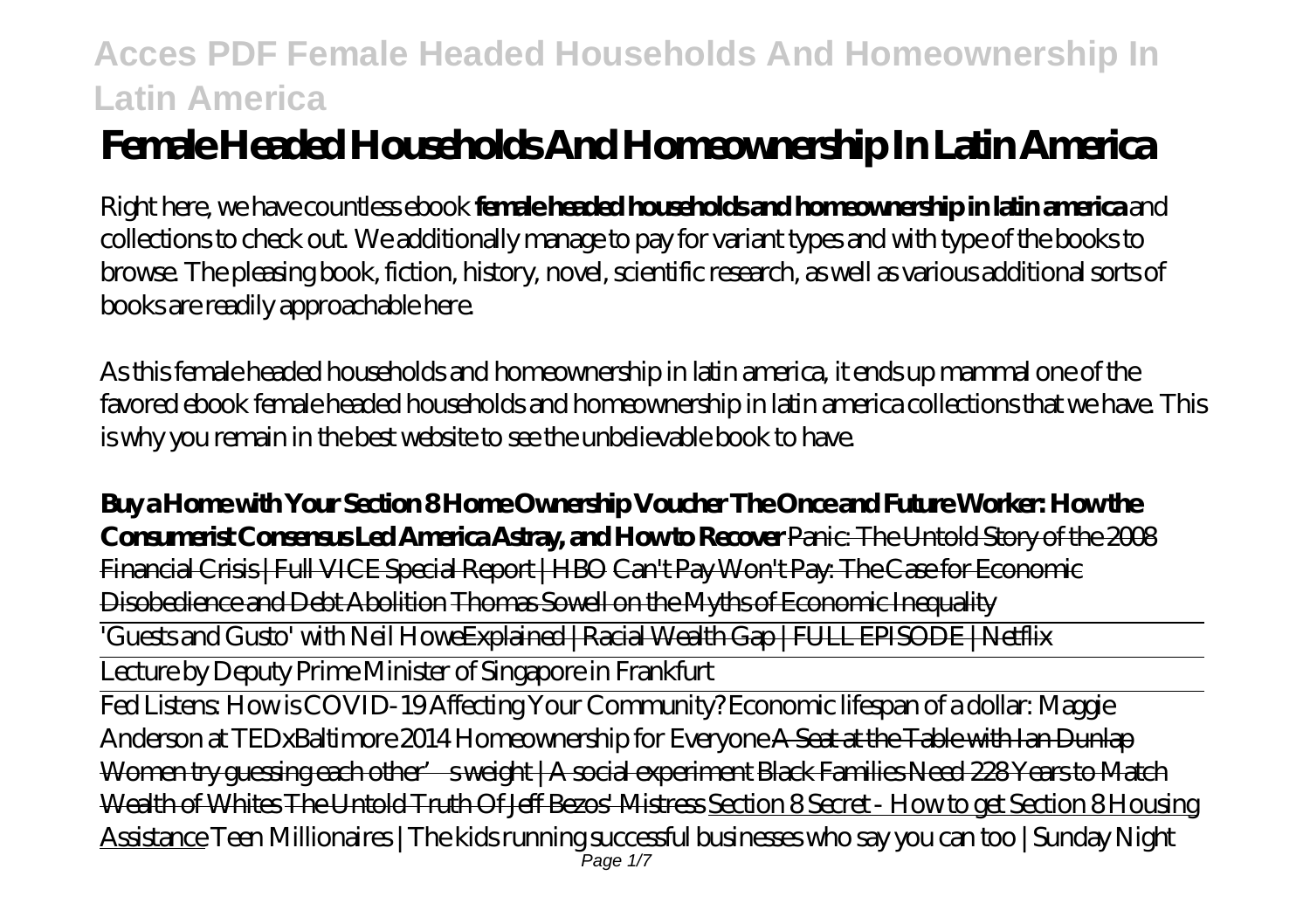Thomas Sowell: The Real Effects of Affirmative Action America's housing crisis during the pandemic, explained What Is Health Equity, and Why Does It Matter? How poor people survive in the USA | DW Documentary **How to Write a Literature Review**

Homeownership while black: Examining the devaluation of assets in black neighborhoods - Part 3**Universal Housing Vouchers by Joe Biden – Section 8 Housing** *How Much Money Will You Make Moving To Fairfax County Virginia?* **Housing Vouchers and Neighborhood Mobility** *Good Hair* **Black People Have the Lowest Net Worth and Home Ownership in the U.S. | The Book of Sean Bend Affordable Housing Advisory Committee Public Meeting - 10/14/20 Where Real Estate Opportunities Are In Next 10 Years (Part 2)**

Female Headed Households And Homeownership

Abstract. The homeownership rate of female heads of household is substantially lower than the rate for married women. A number of factors could account for this observation including differences in income and its sources, wealth, demographic characteristics, and the relative price of homeownership.

The homeownership decision of female-headed households ...

Using individual level data for Chile, Honduras and Nicaragua, the paper shows that although on average women have lower probability of being homeowners, women who head households (single, separated or divorced) have a greater probability of attaining homeownership. Thus household level analysis should control for the endogeneity of household headship in order to properly address the gender effect on housing tenure.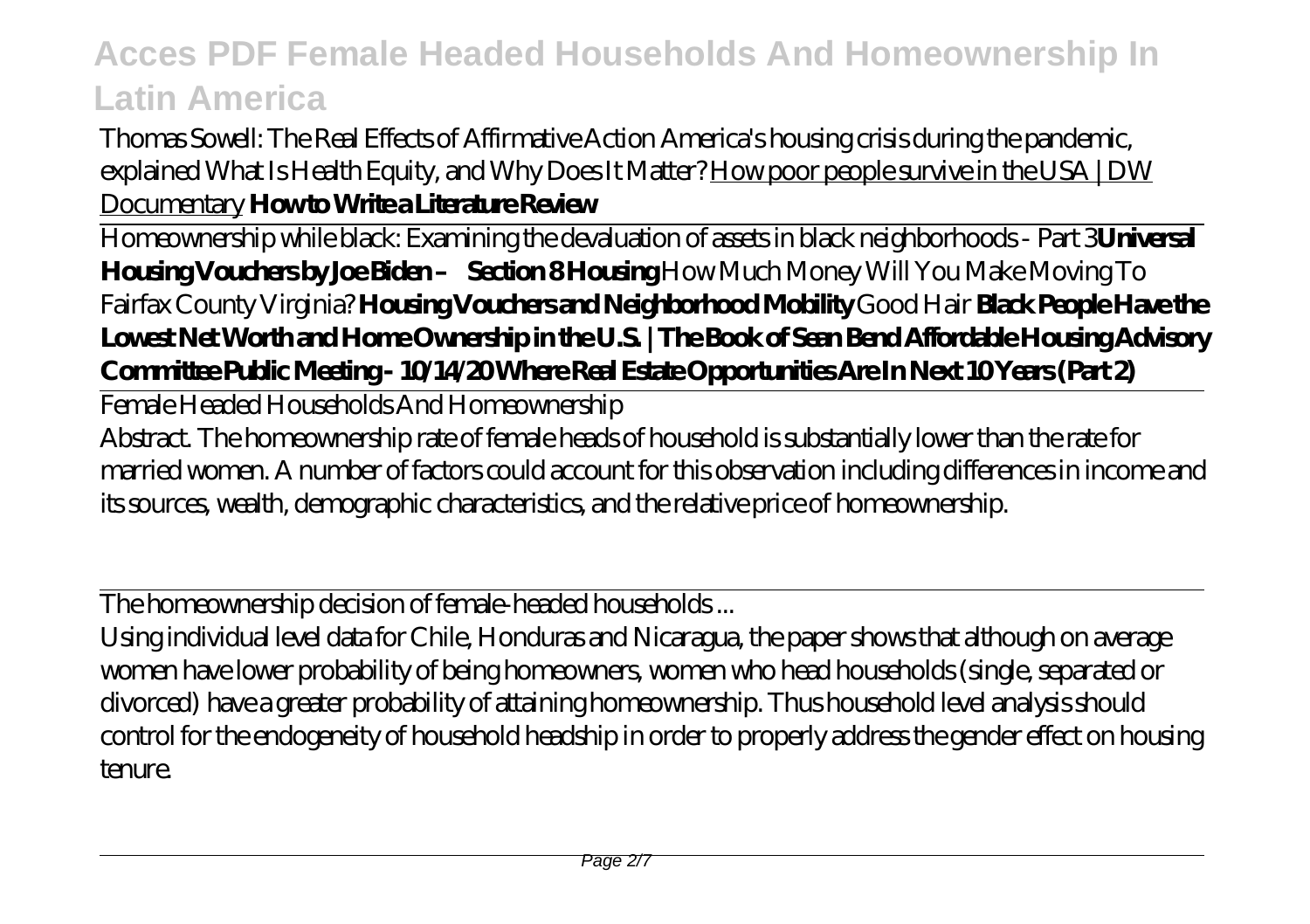Female-Headed Households and Homeownership in Latin ...

The gender of the household head has often been treated as an exogenous determinant of homeownership. This paper argues that several determinants of homeownership also affect household headship and that failing to explicitly account for this endogeneity leads to inconsistent results. Using individual level data for Chile, Honduras and Nicaragua, the paper shows that although on average women ...

Female-Headed Households and Homeownership in Latin America Female Headed Households and Homeownership in Latin America Nestor Gandelman Universidad ORT Uruguay \* Abstract The gender of the household head has often been treated as an exogenous determinant of housing tenure. We argue that several determinants of homeownership also affect household headship and that failing to explicitly account for this ...

Female Headed Households and Homeownership in Latin America women have lower probability of being homeowners, women who head households (single, separated or divorced) have a greater probability of attaining homeownership. Thus household level analysis should control for the endogeneity of household headship in order to properly address the gender effect on housing tenure.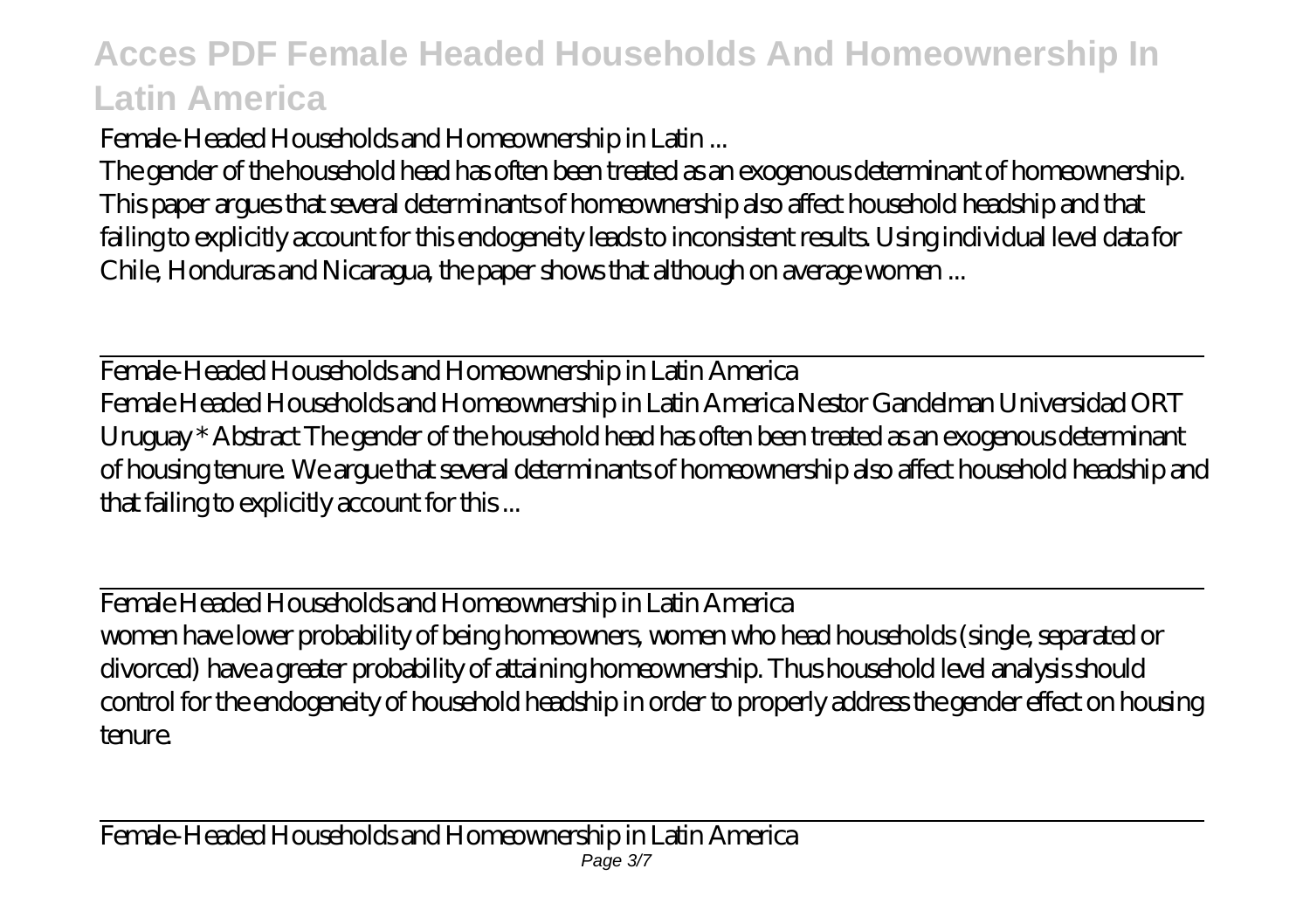While on average women have lower homeownership rates compared to men, a woman household head has a higher probability of owning a home (Gandelman 2009). Typically when women are household heads...

Female-Headed Households and Homeownership in Latin ... the gender of the household head has often been treated as an exogenous determinant of homeownership. this paper argues that several determinants of homeownership also affect household headship ...

female-headed households and homeownership in latin ...

1. Some Female Head of Households Out-Earn Their Partners, but Not All When it comes to female breadwinners, it' snot always the case that they earn more than their partners. While 37 percent of...

40 Percent Of Households Are Now Headed By Women

In most countries, women are not usually considered as heads of households unless no adult male is living permanently in the household. The assumption that the head of a household is always an adult man, even if a woman's economic contribution to the household's maintenance is the same or greater than that of a man, is a form of gender bias. In developing countries, there is a general trend of more and more women being the primary source of economic support for their families.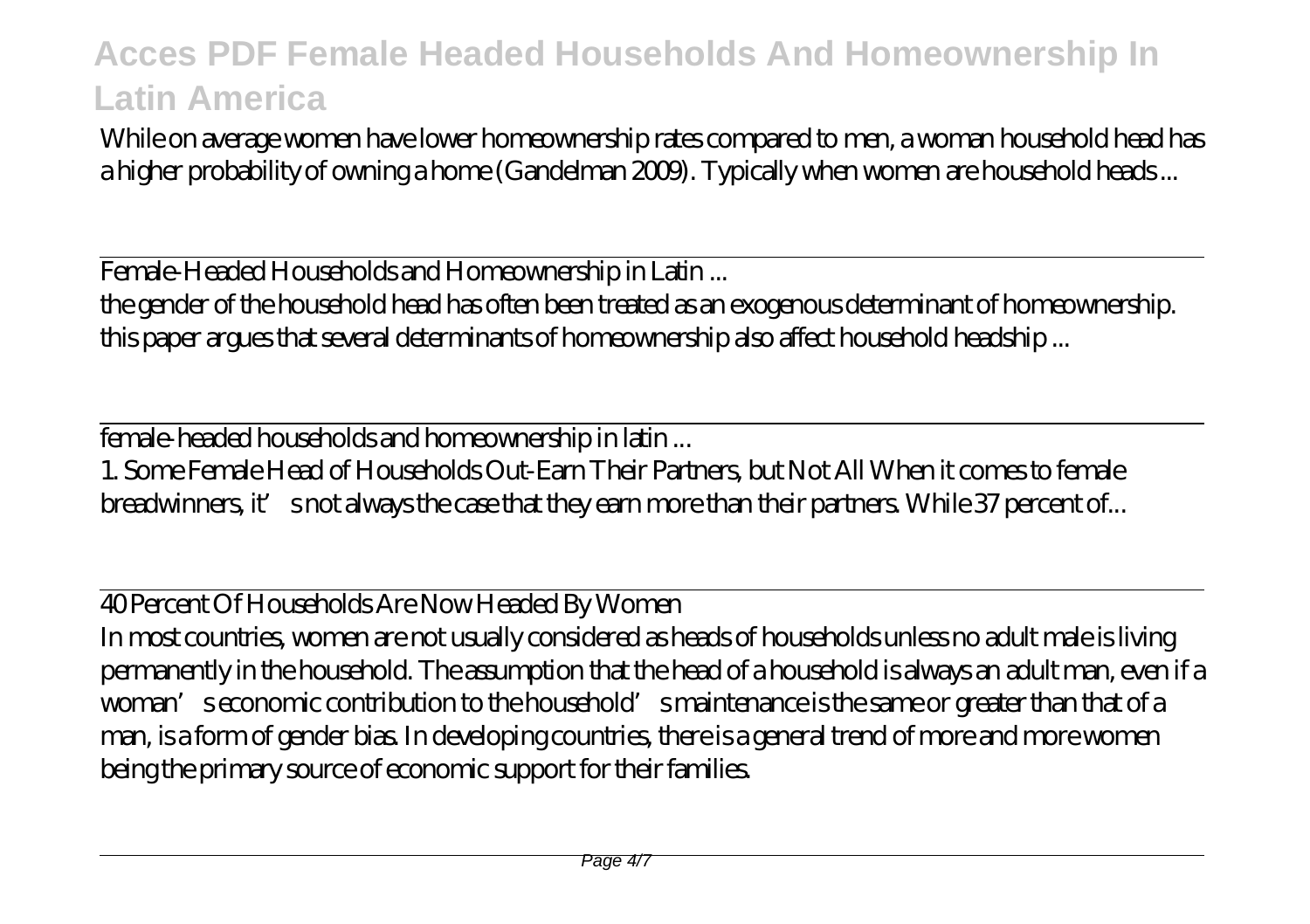female-headed households | European Institute for Gender ...

With regard to the gender of the household's head, it is assumed that male-headed households are more resilient when compared with female-headed households; female-headed households are less likely to have labor and disposable income (they have specific characteristics and face competing demand on the time of the household head), which may adversely affect their resilience capacity and are thus expected to have a lower level of resilience.

Female Headed Household - an overview | ScienceDirect Topics Of all family households in 2017, female householders with no husband present represented 12.7 percent of all occupied housing units, while married couples made up 48.4 percent and male householders with no wife present comprised 4.8 percent. A majority of single female householders are between the ages of 35 and 64.

2019 Statistics on Women and Women's Homeownership - NAWRB Female-Headed Households and Homeownership in Latin America. IDB Working Paper No. 232. 28 Pages Posted: 20 Apr 2011. See all articles by Nestor Gandelman Nestor Gandelman. Universidad ORT Uruguay. Date Written: January 2008. Abstract. The gender of the household head has often been treated as an exogenous determinant of homeownership. This ...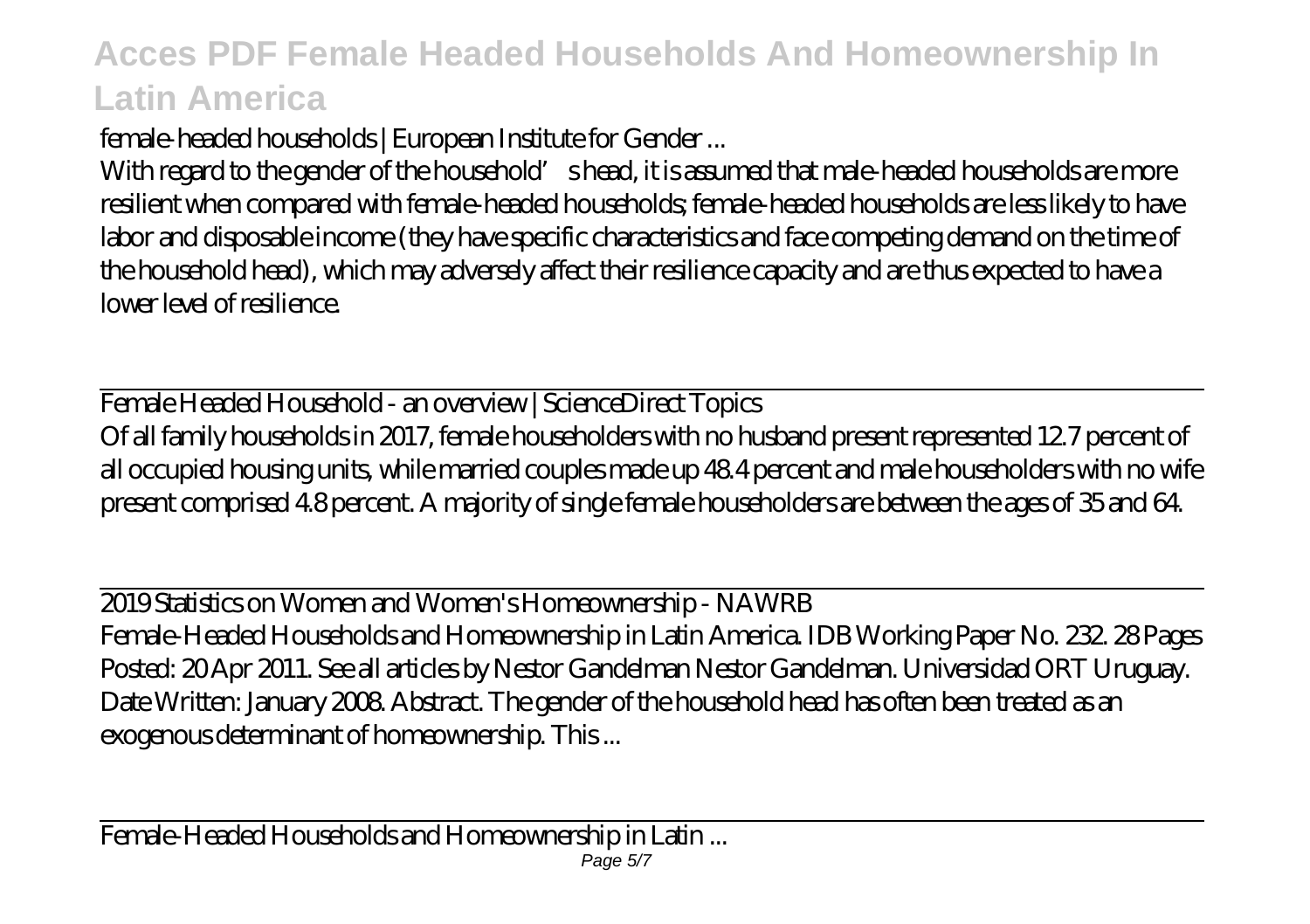Most countries in the developing world and the Middle East have a high prevalence of female-headed households. These families are headed by a mother figure, wife or a female taking care of her siblings. Zimbabwe has he highest prevalence of female-headed households with 45% of its households headed by a female.

Female Headed Households In The Developing World And ...

In 2014-18, 13% of households were headed by females, up 1 percent from 2000 and the same as the national rate. This makes Arkansas 40th in the nation on this indicator, including the 50 states and Washington, D.C. The rate was higher for black or African American households at 29%, though that was a decline from 32% in 2000.

Aspire Arkansas A household survey conducted in rural Zimbabwe in 2001 is used to compare the position of de facto and de jure female-headed households to those with a male head. These households are characterised by different forms of poverty that impinge on their ability to improve agricultural productivity.

Poverty and productivity in female-headed households in ...

Female headed households (% of households with a female head) from The World Bank: Data Learn how the World Bank Group is helping countries with COVID-19 (coronavirus). Find Out